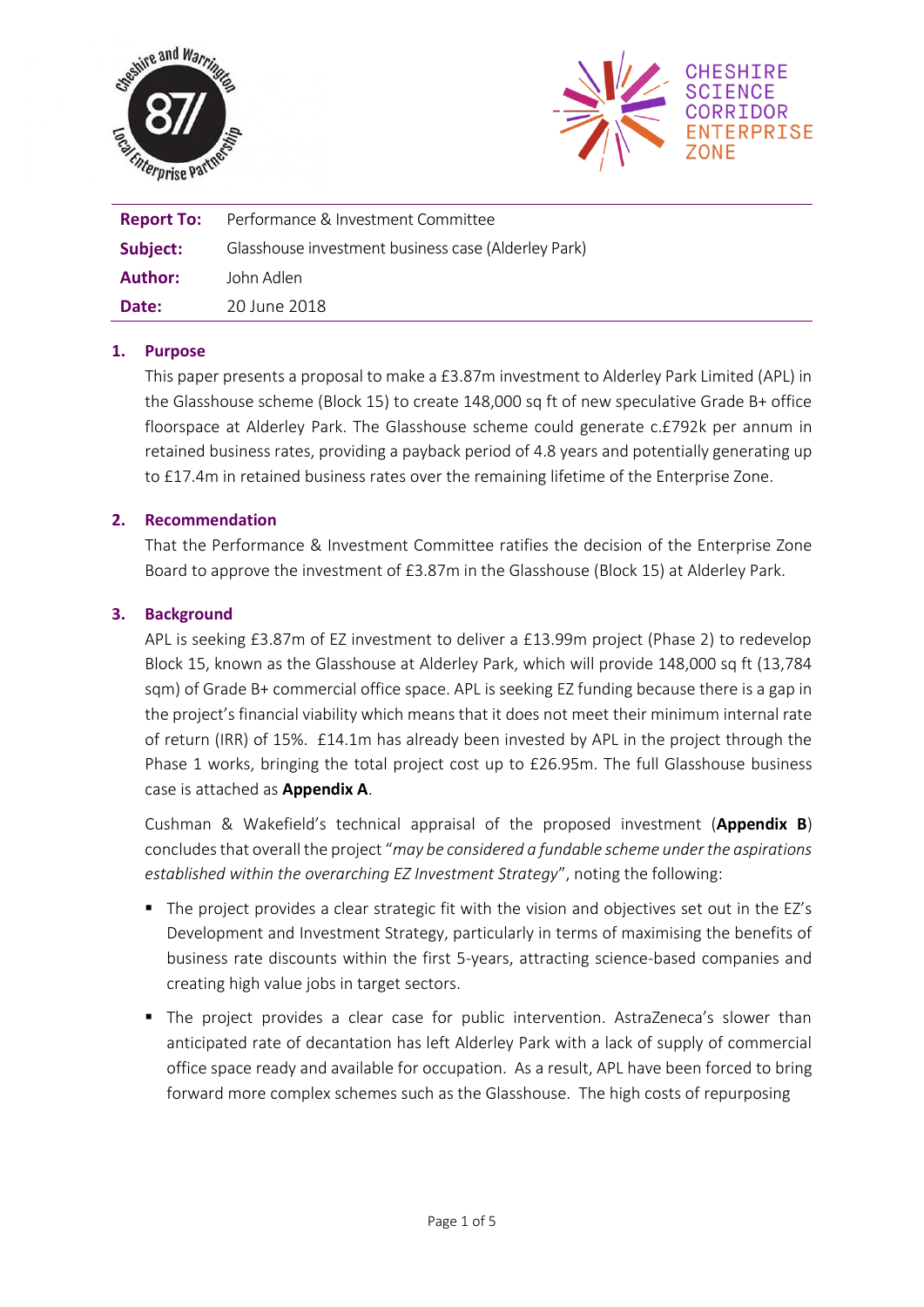Block 15 which was formerly in-vivo lab space relative to achievable office rental values presents a financially unviable position relative to APL's required rate of return (IRR). As such without public intervention, APL would not pursue the project further.

- The project provides good value for money in terms of number and cost of jobs created, economic impact and private sector leverage and in terms of the likely level of retained business rates generated over the lifetime of the EZ, which the LEP will be able to reinvest in other economic development projects.
- The anticipated benefits are in line with what they would expect of a project of this scale and nature, although APL appear to have overestimated the likely GVA per job and retained business rates estimates.
- APL's revised estimates of rateable value of £1.69m would produce retained business rates of c.£828k per annum (based on current ratings multipliers and assuming full occupation) provides a more robust estimate of likely business rate income from the Glasshouse, although Cushman & Wakefield advise that the VOA would be likely to round down the RV to £1,65m, which would produce c.£792k in retained business rates per annum. On this basis the £3.87m EZ investment would payback in 4.8 years.
- The project can make a strong case for supporting the aspirations of the EZ, particularly in the critical short term whilst Business Rate Discount incentives are available, in terms of delivering new employment floorspace, attracting science sector businesses and creating high value jobs in target sectors. It also has potential to generate a significant 'return on investment' for the EZ over the remaining 22 years of the programme which could be reinvested into future projects.

# **4. Term sheet**

An Investment Agreement has been drawn up by Weightmans (acting for the LEP) and Addleshaw Goddard (acting for APL). The Investment Agreement is based on commonly used precedents from other LEP/public sector investments. The term sheet setting out the key commercial terms in the legal agreement is attached at **Appendix C**.

#### **5. State Aid**

Addleshaw Goddard have provided a State Aid opinion which indicates that they will seek exemption under Article 56 of GEBR, which provides an exemption to the State aid rules where the funding is used for investment in local infrastructures. The requirements of Article 56 are as follows:

The funding must be used for the "Financing for the construction or upgrade of local *infrastructures which concerns infrastructure that contribute at a local level to improving the business and consumer environment and modernising and developing the industrial base" (Article 56(1)).*

Weightmans have reviewed the State Aid opinion provided by Addleshaw Goddard and have concluded that it is sound and thorough and have signed it off.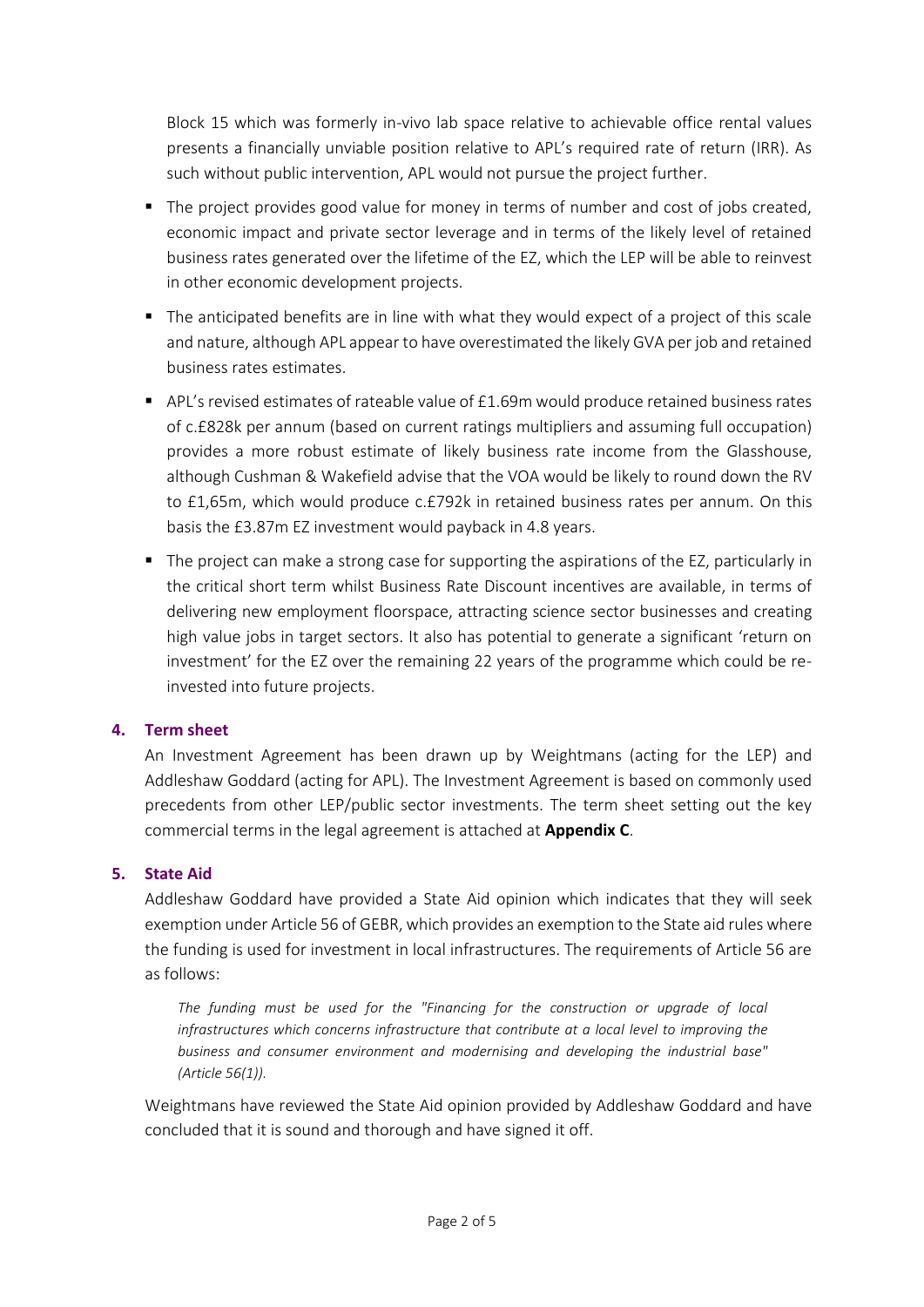# **6. Funding**

The proposal is to effectively provide 'gap funding' to APL to bridge the viability gap in the project. Gap funding is a tried and tested method of underwriting speculative development and our property advisers Cushman & Wakefield have provided examples of a number of other LEP's currently providing 'gap funding' including:

- Liverpool Combined Authority utilising their Single Investment Fund (SIF) to support the development of a 105,000 sq ft speculative industrial unit to plug a viability gap
- South East Midlands Local Enterprise Partnership has provided £1.2m of gap funding for a speculative commercial scheme
- EM3 LEP provided gap funding for Basingstoke and Deane Council to deliver a new build innovation centre.

The proposal is to utilise the LEP's Growing Places Fund (GPF) to fund the Glasshouse investment. GPF is a loan fund and the LEP would repay the GPF investment through the retained business rates from the Glasshouse with interest at 1% above Public Loans Works Board base rate.

# **7. Benefits**

APL estimate that the project will deliver the following benefits:

- 13,784 sqm (148,375 sq ft) of commercial office space
- 25-50 new businesses accommodated
- Business rate retention/uplift of c.£828k per annum
- 1,200 tenant jobs created
- 224 temporary construction jobs supported
- £120 million GVA per annum
- £15 million additional private sector investment

Overall Cushman & Wakefield report that the anticipated benefits are in line with what they would expect of a project of this scale and nature. However, they note that APL appear to have overestimated the likely Gross Value Added (GVA) benefits. They note that GVA has been estimated at £120m per annum, which equates to £100,000 per tenant job, which is significantly higher than the C&WLEP average productivity figure estimate of £34,000 per job per annum in the sub region. Nevertheless, the GVA at Alderley is likely to be significantly higher than the C&WLEP sub-region average given the highly skilled nature of the jobs created in the biotech sector.

As noted above, APL's revised retained business rates estimates of c.£828k per annum, provides a more robust estimate of likely business rate income from the Glasshouse than their original figure of £1,2m. However, Cushman & Wakefield suggest that the VOA would be likely to round down the RV to £1,650,000, which produce c.£792k in retained business rates per annum. On this basis the £3.87m EZ investment would payback between 4.6 to 5 years, depending on occupancy rates.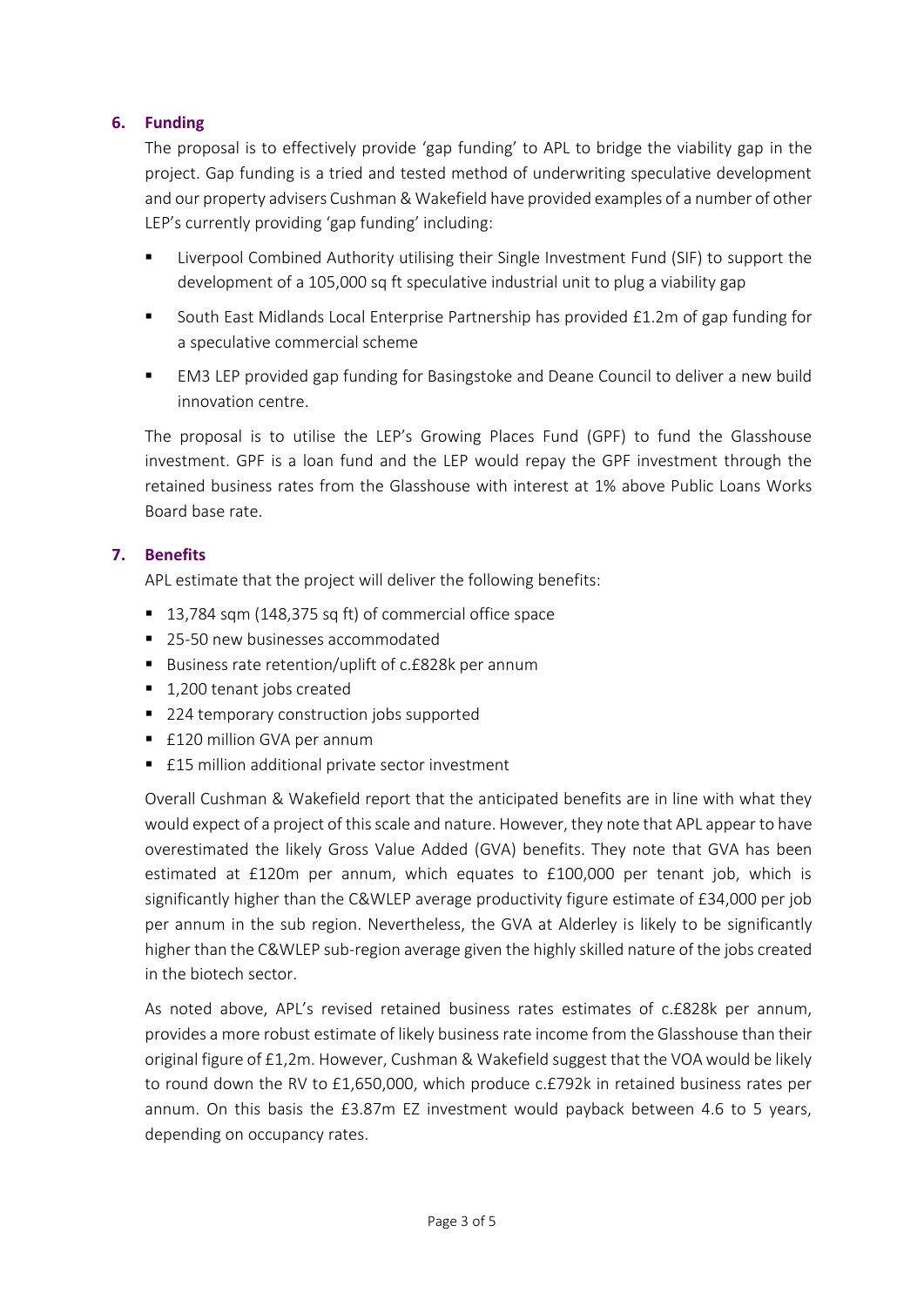#### **8. Risks**

There are five key risks for the LEP associated with this investment:

- a) **Business rate income** The level of retained business rates generated is a key driver for the LEP and EZ Board in any investment as it effectively represents our return on investment (ROI) and enables the LEP and EZ Board to invest in future economic development projects both within the EZ and wider Cheshire Science Corridor. As such realistic estimates of business rate income are important when considering EZ investments. As notes earlier in this paper, APL has provided a more detailed ratings valuation for the Glasshouse, which estimates a Rateable Value (RV) of £1.69m. Based on current ratings multipliers this would produce estimated annual business rates of £828k assuming full occupation. In the first year, the level of business rates payable could be as low as £621k (assuming no occupancy) taking account of the 3-month void rate relief on offices. The estimated ratings valuation provided by APL is based on an average of £123 per sqm (£11.40 per sq ft). This is a relatively conservative estimate in comparison with the current average RV across Alderley Park of £133 per sqm. As such, the more detailed ratings valuation produced by APL provides a more robust estimate of likely business rate income from the Glasshouse. Cushman & Wakefield have reviewed APL's revised business rate estimates and have agreed that the unit rates applied are reasonable. However, they have applied a more realistic 'rounding' approach as would be taken by the VOA to round down the estimated RV's per level and per block – see attached excel document. This brings the total RV down slightly from £1,690,000 to £1,650,000. On this basis the £3.87m EZ investment would payback within 4.8 years.
- b) **Delivery** a key risk is associated with the ability of APL to deliver the proposed development on time and to budget. This is risk is significantly mitigated by the track record of the Alderley Park team and in particular Bruntwood, APL's major shareholder, which is a large developer with an extensive track record of delivering high value and complex redevelopment projects of this nature.
- c) **Occupation** this is a speculative office development, without any pre-lets in place. As such, a key risk is lack of take-up of the new space by occupiers. However, APL report that office occupiers are currently being turned away or directed to unsuitable space due to the lack of existing supply at Alderley Park and have provided a schedule of recent office deals and enquiries which indicates that a total over 100,000 sq ft of office space is currently under negotiation and a further 90,000 sq ft at active enquiry stage. Cushman & Wakefield advise that demand is strong in the North Cheshire office market and that good quality available stock is in short supply.
- d) **Rate mitigation** a key risk for the EZ Board is the deployment of rate mitigation strategies by the landlord, which could see retained business rates reduced by up to 75% if the premises are not occupied by tenants. However, APL have committed not to deploy any rate mitigation strategies in relation to the Glasshouse and this has been built into the Investment Agreement. This means that the LEP will receive 100% of the retained business